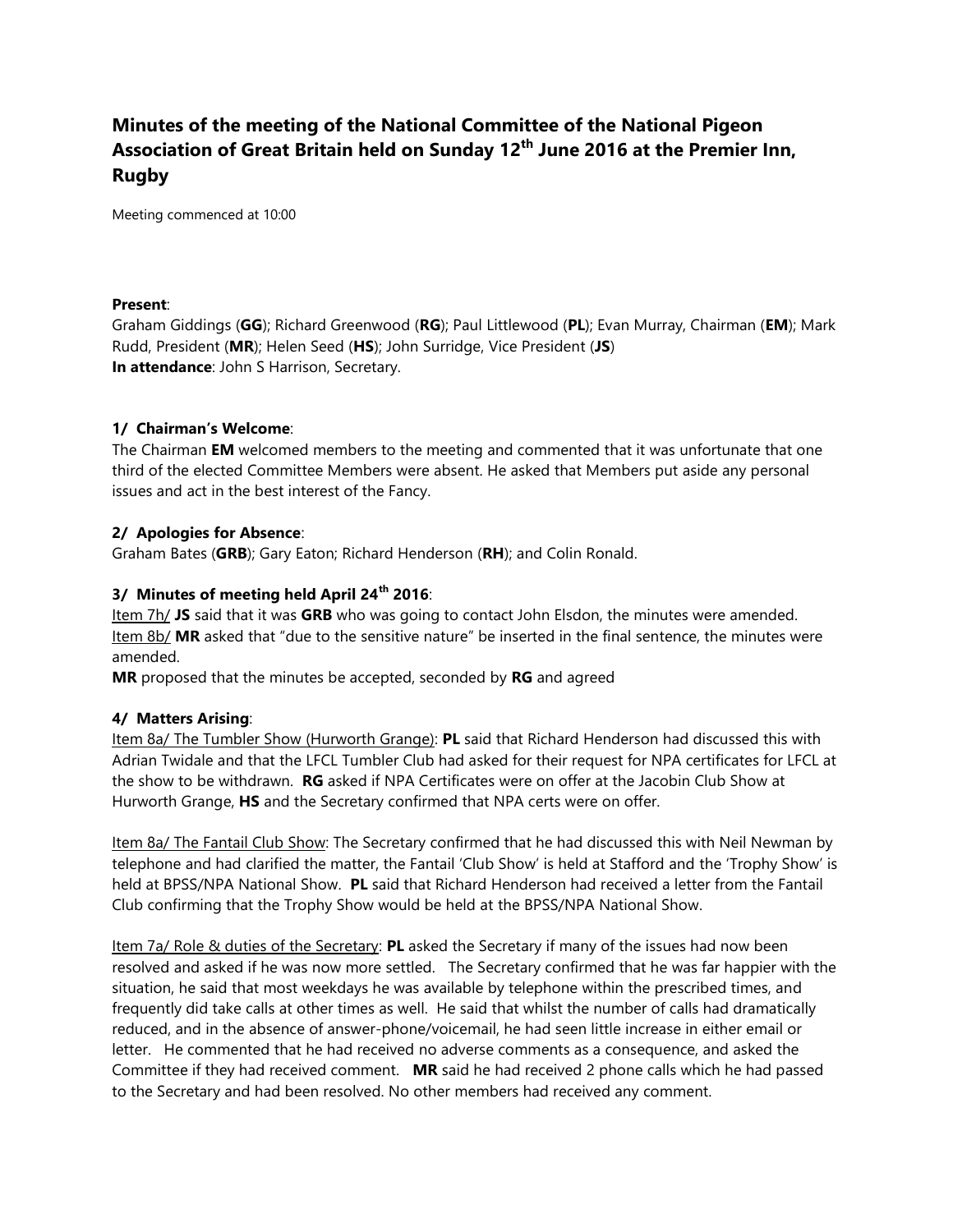# **5/ Committee decisions made between meetings.**

There were no such decisions.

#### **6/ Secretary/Treasurer/Ring Secretary's Report.**

The secretary had included income/expenditure accounts for Jan-June, Membership details, and Ring sales for the same period in the 'committee bundle'. The Bank Balance at 31<sup>st</sup> May 2016 was £34,543. **HS** queried why income from Patrons showed as £450 indicating 9 Patrons , the Secretary said that 2 had paid prior to January 2016.

**GG** asked for confirmation that Adult/Partnership membership included FPW subscription, the Secretary confirmed this. The Secretary advised members that in June (not included in the financial statement circulated) Stengel-Fussring had been paid for the supply of the 2016 rings (£2,344) and payment had been made for the printing of the June issue of FPW (£518). He said that other than the distribution of FPW and printing of the September issue, insurance, and BHW advert renewal there were no large expenses in the current financial year.

The Secretary advised members that the information that they had would be updated and at the next committee meeting they would have detail of 8 full months and accordingly there would be no surprises or 'unexplained' items in the year-end accounts. He said that the year-end accounts would clearly show a much reduced income and that it must be made clear to members that it was an 8 month financial year and that a sizeable percentage of 2016 membership and ring orders were included in the 2015 accounts.

**EM** referring to the expenditure of £570 asked **GG** how many EE meetings were held in a year, **GG** responded that there was only 1. **EM** said that GG pays for 25% of the travel expenses and for his own expenses attached to attending the meeting. **HS** said that the costs represented in the region of £1/member. **EM** said that he was happy with the expenditure, the committee agreed, **HS** added the rider that as long as attendance was productive it was beneficial to the NPA. aksarli

The Secretary advised that total membership at 07/06/16 was 506 (5 Life Members, 478 Adult/Partnership and 23 Junior) of these 79 were new members. Additionally, there were a further 32 subscriptions to FPW.

The Secretary said that in the past July 31<sup>st</sup> had been the cut-off date for the sale of rings and asked if this was still the case. There was agreement that this was no longer the case. **GG** said that the last date for ordering rings from Stengel-Fussring was June 31<sup>st</sup>. It was agreed, in view of the number of 2016 rings in stock not to purchase further rings this year, but that remaining rings could be sold until the end of the year. **RG** asked if someone ordered a significant quantity of rings before June 31<sup>st</sup> which were not in stock would it be possible to order them from the manufacturers? It was agreed that this could be done.

# **7/ NPA Management**

# **7/ (a) Ring Transfers**

**HS** said that the Secretary was inserting a transfer form into each magazine in the June mailing so that no member could say that they did not have a transfer form. **HS** said that during a conversation she had asked the Secretary if various of her imported birds were included in the Foreign Register and he had advised her that they were not, she said that she believed had transferred them. The Secretary was asked how many Foreign rings were included in the register, he replied that when he took over there were only about 100+. **GG** asked if he had the Foreign Ring ledger which he had used during his period as Secretary, the Secretary confirmed that he did not, adding that current list included in the region of 400 birds dating back to about 2013. **RG** asked what would happen if a Foreign ringed bird bred in 2011 won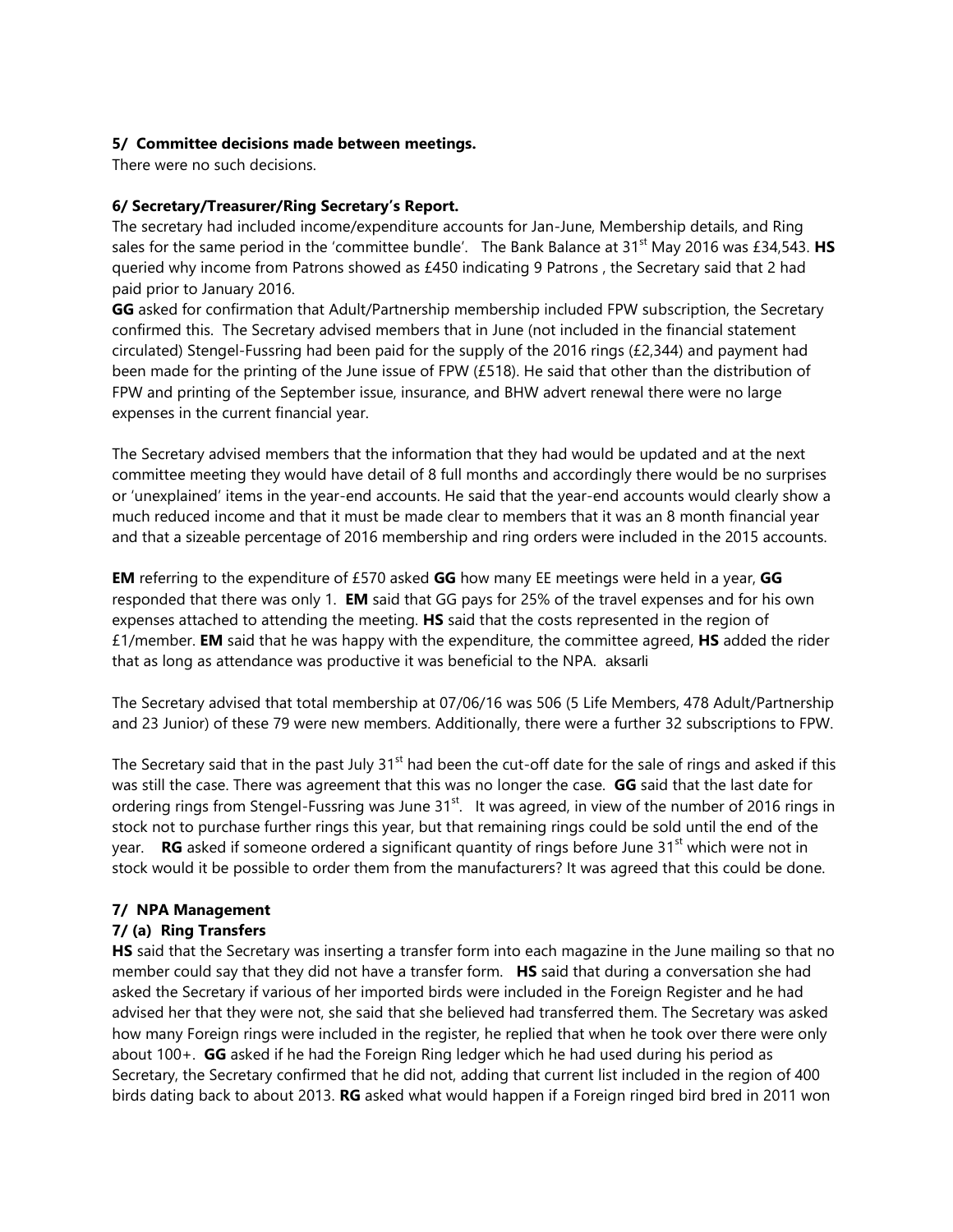an NPA certificate and was not included in the register even though the owner had transferred them? Following discussion **PL** proposed that in the absence of Foreign ring transfer records any foreign ringed bird up to 2015 be accepted, but that 2016 ringed birds would have to be included in the register. This was agreed.

# **7/ (b) EE Report**

**GG** reported in the 3 day EE Meeting he had attended in Vienna. He advised that the EE was now controlled by the website and that each member country EE Rep was responsible for updating and maintaining its own 'ledger'. **GG** advised that he was changing all areas relating to the UK as GB, currently there were references to UK, GB and England. The NPA rings will continue to bear UK to avoid confusion with RPRA rings which are identified as GB.

**GG** informed the Committee of the Judges Seminar to be held on Sept 16-18 2016 and related to the European system entirely different to the NPA system, he asked if the Committee wished to send anyone, the cost being in the region of £500. **EM** said that spending in excess of £1000 on two EE meetings was too much, especially as it did not relate to the UK system. **RG** said that he believed that someone should attend, commenting that "if we don't take part we are annexing ourselves again". **HS** asked what was on the agenda for the meeting and after discussion **RG** agreed that as it was so specialised, relating largely to Swiss Breeds, that it was not of benefit to attend. **GG** added that as the meeting would be conducted in German it was often difficult to follow the finer details. **HS** said that it would be interesting to attend, but would be of little benefit to the NPA. It was agreed that if subsequent meetings related to breeds popular within the UK it may be beneficial to advise the relevant breed club and request a delegate. It was agreed not to send representation to the September meeting, **GG** to advise the EE.

# **7/ (c) Working Party Report**

**PL** said that the sub-committee had met in May attended by **PL**, **MR** and **GRB**. He said the meeting had been constructive and wide ranging but as a starting point they had looked at the existing show rules and as there was no cohesion or logic in their order had transferred them into a more logical sequence. **MR** distributed copies of the Show Rules in a revised formation, stating they were the same rules in a different. **EM** said that as the wordings were the same the revision did not constitute a change to the rules and would not need to go before members for approval. The Secretary said that in his opinion a change of order and change to clause numbers did in fact constitute a change to the rules. **EM** proposed that they be brought back to the next committee meeting, **PL** said that there were some changes that would need be included on the ballot (i.e. before August  $31<sup>st</sup>$ ) he said that he would work on these and circulate them to the Committee for approval before placing on a ballot. **MR** said he would send the Secretary a Word file of the revised order of the Show Rules.

**MR** said that a main focus had been on the 'need to be better and to publicise better' stating that we give little credit to Champion Certificates, simply sending them out in the post. **PL** agreed that not enough was made of champion birds. **MR** had asked **HS** if it would be possible to add Champions to the website giving picture, background, BIS wins etc. **HS** said that she had looked at this and presented a mock website page showing photos and details of champions scrolling on the front page of the website. **EM**  said that it was very impressive but would make extra work and asked who would do it as so many things already 'land at Helens door'. **HS** confirmed that she would be happy to do it. **PL** said that it would be necessary to finalise everything before it could go live on the website and said that photos should also be printed in FPW. **EM** said that not enough was made of BiS wins, on the day of the show many people did not bother to take part, and of those that did many could not hear what was being said! **MR** suggested that Champion Certificates could be presented at the AGM rather than posting them. **EM**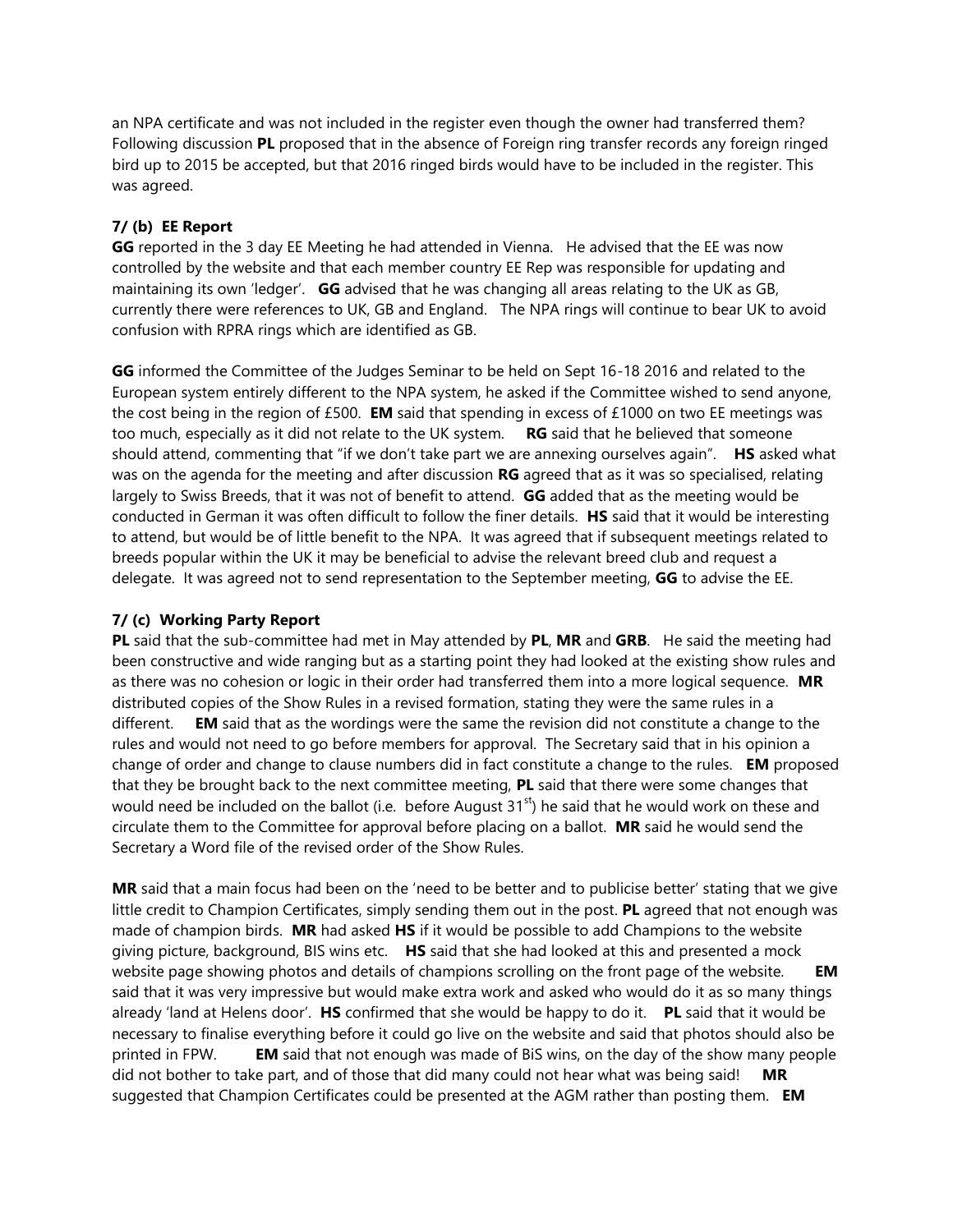asked why they could not be presented at shows? **PL** said that presenting them at the AGM would make it much more of an event. The Secretary asked what would happen to claims made after the AGM, **PL** suggested that they could be posted. **PL** said that the question had been raised by GRB as to whether the Secretary would be able to identify birds qualifying as Champion from the Show Returns rather than members having to make a claim. The Secretary said that at the present time it would not be possible to do this until at least 5 or 6 years Show Returns were input onto a spreadsheet and that after that it would be a possibility. **HS** agreed that at present it was not possible.

### **7/ (d) Membership – to widen appeal**

**HS** said that in many communities such as the Polish there was no interest in showing or ringing birds and wondered how the NPA could attract their interest. **EM** commented that he was amazed how many people had no idea that there were Fancy Pigeons or shows and said that there was a need to publicise fancy pigeons at grass roots level. **PL** agreed but wondered how the NPA could do this unless people were interested. **EM** said that there were so many restrictions on keeping pigeons that the odds were stacked against potential fanciers. **RG** highlighted that there is a perception of a potential risk to human health by keeping pigeons.

**GG** said that at Royal Bath & West Show BBC4 had filmed for a documentary to be shown in the autumn adding that this could be beneficial publicity. **GG** suggested that the NPA should target on ex-racing fanciers, **EM** agreed with this. **EM** added that it was regrettable but with the decline in younger members he felt that 'we are probably the last full generation of pigeon fanciers'.

**HS** said that she didn't join the Fancy until 2009 and at that time didn't feel that she would 'fit in'. She said that many people don't know how to enter a show, how to prepare birds, or simply what to do at shows. **RG** said that we all had to start somewhere, and it was no different now. **HS** said that whilst she agreed it was true, there were now far less fanciers and potential fanciers didn't know where to go. **EM** added that fanciers aren't as trusting today and don't take people to see their birds. **RG** agreed and said that many fanciers prefer not to share or help novices. **JS** said that on the continent pigeon fanciers are very visible in towns and villages and very keen to invite people to see their birds. **PL** said that keeping pigeons used to be an acceptable pastime, whereas now it's not and is considered 'not PC to breed birds for show'.

After a very lengthy discussion **EM** suggested it was not bringing forward any positive ways to help promote interest in the hobby. **RG** suggested that a large advert in BHW giving dates of Fancy Pigeon shows may attract new blood into the fancy. He suggested that a 2page advert be placed in BHW before the start of the show season. **EM** asked what this would cost, HS said it was £168 per page. The Secretary was asked to contact BHW and ask the price of a 2 page spread. After some discussion it was agreed to proceed with an advert. After further discussion it was agreed that the NPA would pay the full cost and not ask for contributions from the all-breed championship shows. **HS** agreed to formulate the advert with input from all the Committee.

It was agreed that a full page advert would be taken out in the BHW Stud Book, the cost being £80 for a black and red advert. **HS** to supply the advert format as in the ESFT Handbook.

#### **7/ (e) Membership – lapsed Members**

**HS** said that she had sent out the details of lapsed members from 2013 & 2014 provided by the Secretary and had received returns from **GG, MR, GRB, EM, HS** and **CR**, the remainder were outstanding. The survey included 271 names, so far only 143 had been returned. Of this 143 48% had ben uncontactable,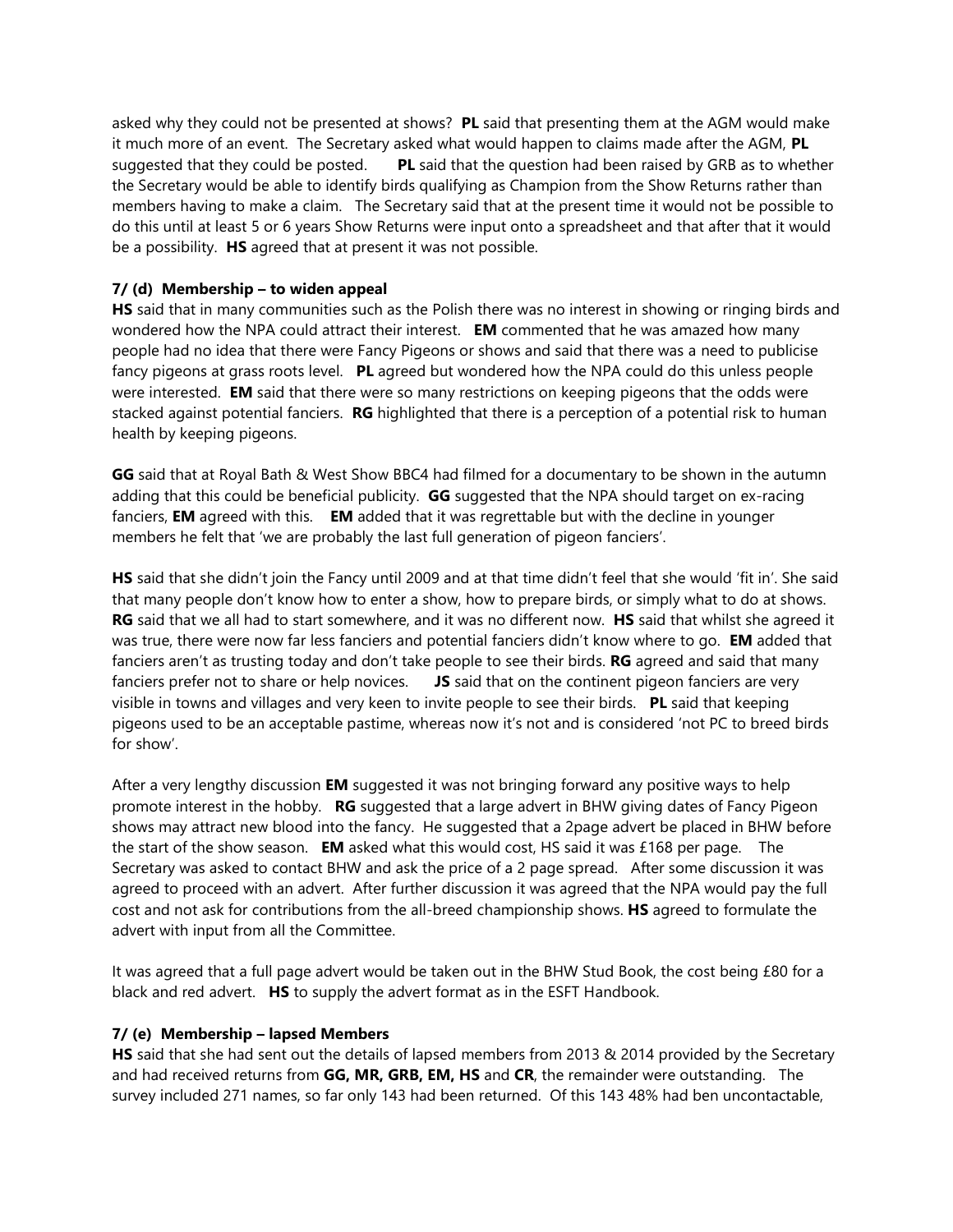of the remainder 7% deceased, 9% illness or infirmity, 8% no where to keep pigeons, 4% expense/cost, 8% lost interest, 2% membership too high (2 individuals), 3% didn't want magazine, 40% some other reason.

It was agreed that Committee members must return the survey results to HS before July 1<sup>st</sup> so that HS could collate the information. PL said that there would have to be a breakdown of the "40% some other reason". Following discussion on the matter **HS** agreed to add further categories covering the 40% including 'Will re-join', 'Flying Breed club, RPRA etc membership', 'Don't show or ring birds', 'Other'

There was discussion on the date of payment of NPA affiliation fees , it was agreed that the Secretary would send out invoices to all clubs in January with a Club Returns form, requesting payment of affiliation fees not later than April 31<sup>st</sup> so that the June National Committee meeting would have full information from all clubs.

There was discussion on the membership year. It was formally proposed by **GG** that in accord with the ballot of members that the membership ran from 1<sup>st</sup> September to 31<sup>st</sup> August. Seconded by **RG** and carried.

# **7/ (f) Paperwork for Ballot**

There had been discussion on possible ballot items under **7/ (c) Working Party Report.**

# **7/ (g) 'Fancy Pigeon World'**

**HS** stressed the need for all the committee to help with the magazine **PL** said that he would advise **RH** & **GRB**. For the September issue the following were required: Opening remarks – **EM**; Champion List - Secretary; Ring Nomination Scheme GRB. **HS** said that not all Breed Clubs were advertising in FPW despite the fact that B3 (d)states that "Any Show granted Championship Status must be advertised in the official journal of the NPA ……" **HS** said she would liaise with the Secretary on advert payments.

# **7/ (h) John Elsdon' Booklet**

**HS** said that dimensions used in the book should be standardised in metric measurement rather than a mixture of metric and imperial. **MR** referred to the use of feeders with SF breeds and said that as this was intended as an introduction for complete beginners it would be better if this was omitted. **GG** said that the lines referring to this should be deleted, **EM** concurred with this and it was agreed that this reference be deleted. **JS** agreed to discuss the booklet with John Elsdon.

# **8/ NPA Management**

# **8/ (a) Championship Shows**

Schedules. **MR** asked what schedules had been submitted for approval, the Secretary confirmed that only that of the National Modena Club had been received. **EM** was concerned that no other schedules had been submitted.

BPSS/NPA National Show. PL said that the BPSS had been advised by the hall owners on May 30<sup>th</sup> that the booking for the BPSS had been cancelled. Numerous attempts to make contact with the hall owners had failed and as a result BPSS had to decide either to cancel the BPSS/NPA National Show or find an alternative venue. **PL** advised that the Society had booked a hall in York Livestock Auctions for the same weekend, he said that the venue was not ideal, but was the best they could find. He asked if a flyer could be included in the June FPW mailing, Richard Henderson would supply the details to the Secretary. **MR** said that the information needed putting on the NPA Website to quell rumours that the show had been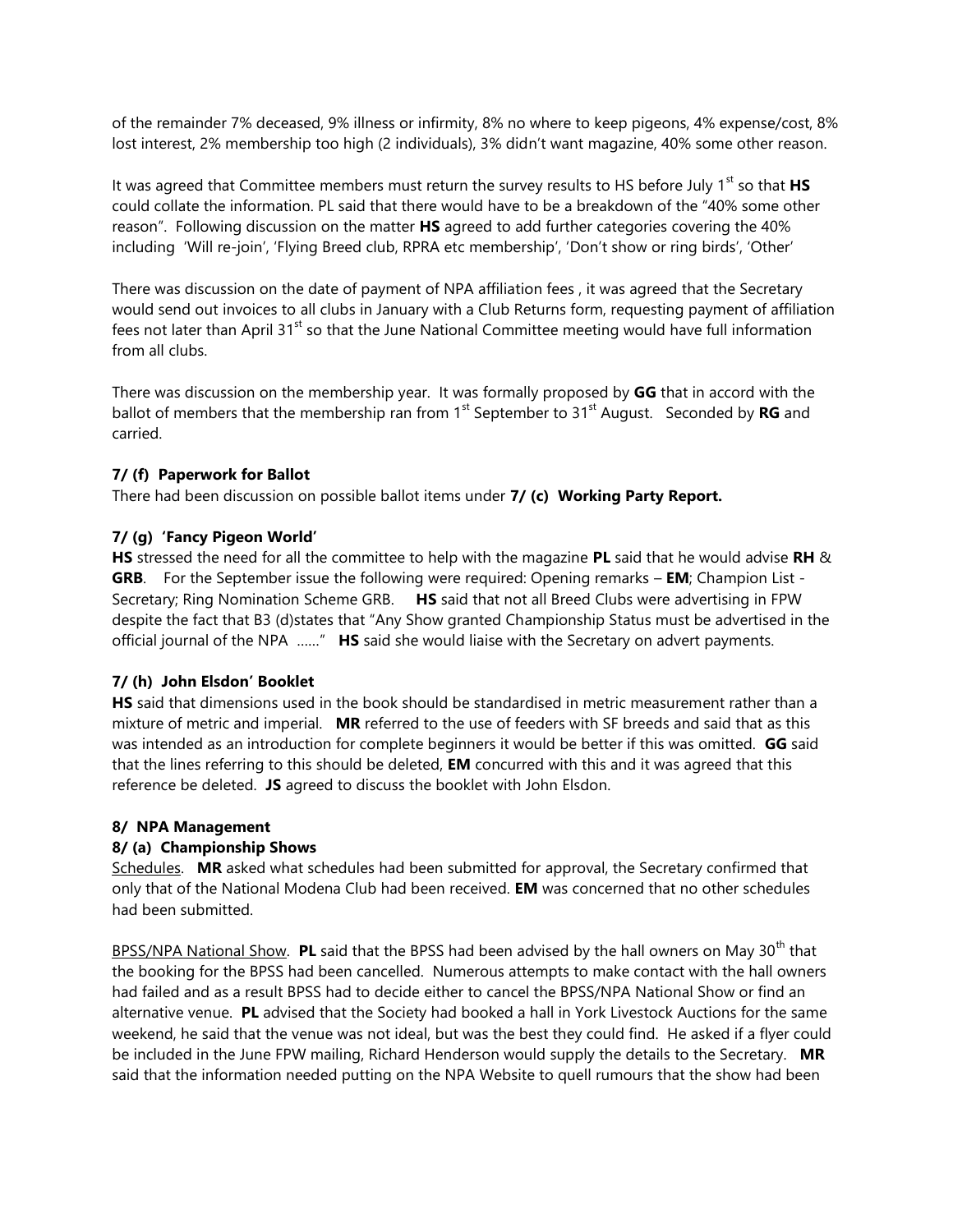cancelled. **PL** agreed to forward text to **HS**. **PL** also confirmed that the Barnsley Metrodome had been booked for the BPSS/NPA National Show in 2017, 2018 and 2019.

### **8/ (b) Blackpool and RPRA**

**MR** said that he was very disappointed that decisions made in National Committee meetings had been so quickly spread to the wider fancy, he suggested if anyone was uncomfortable discussing this matter then they should leave the room. **JS** said that if items were formally designated as confidential at a meeting should not be discussed outside that meeting. **MR** said that he was told that discussions on Blackpool at the previous meeting were in the public domain later the same day. **EM** agreed that the item had not been declared as 'confidential' at the meeting and also that by the Sunday night the details of the discussion had been passed on to others, though he was unaware who had discussed the matter. **EM** said that "whilst we have to be transparent and we need to let members know what is going on we need to be aware of sensitive issues". After some discussion **MR** asked the members present "are we all happy discussing this matter?" **EM** said 'there is a split in the Committee, and always has, and it's not benefiting the Fancy' adding 'it builds up mistrust …. If we want to build up the Fancy then we need to treat each other with respect and trust'.

There was a full and frank discussion on the letter received from the RPRA regarding the Blackpool Show and the NPA response to it. There was a consensus amongst the Committee that the RPRA SoY committee had not taken note of the contents of the letter sent after the previous meeting. The members were in agreement that the Show Organiser has made it abundantly clear over the past two years that he is not prepared to adhere to NPA show rules, and had been given no indication that this would change. It was agreed that the Secretary draft out a response to the Blackpool SoY and circulate to **EM** and **MR** for comment prior to circulation to all Committee members for amendment and final approval. **RG** said that this discussion should be "kept in house" until the letter had been sent, the committee were in agreement with this.

# **8/ (c) NPA Specials**

There was considerable discussion on various options. **HS** suggested that the NPA offer specials for BiS at 1 or 2 championship shows, maybe £100 or £5 x 2. **HS** said that it need s to be something given back to the membership, **EM** said that it needed to be something different rather than BiS. **GG** suggested offering a special of a year's free membership.

**MR** suggested the specials be for 'Best Young Bird', **JS** & **GG** agreed with this option. **RG** suggested that the Committee divide the shows into North and South and make awards in both areas.

**PL** suggested that more be made of Lifetime Awards. **RG** suggested a cut glass decanter or engraved whisky glass would be appropriate. **EM** suggested that a club could be selected and that the club secretary be asked to nominate someone for the award. This received general agreement and it was suggested that a years' subscription would be appropriate.

**HS** again stressed that she felt it was important to give something back to the members as there was a perception that the NPA had taken away free rings and increased fees.

**PL** suggested that the NPA continue with the Champion of Champions and wondered if this could be tied in with the AGM. **EM** felt that it would be difficult to get members to bring BIS birds to the AGM.